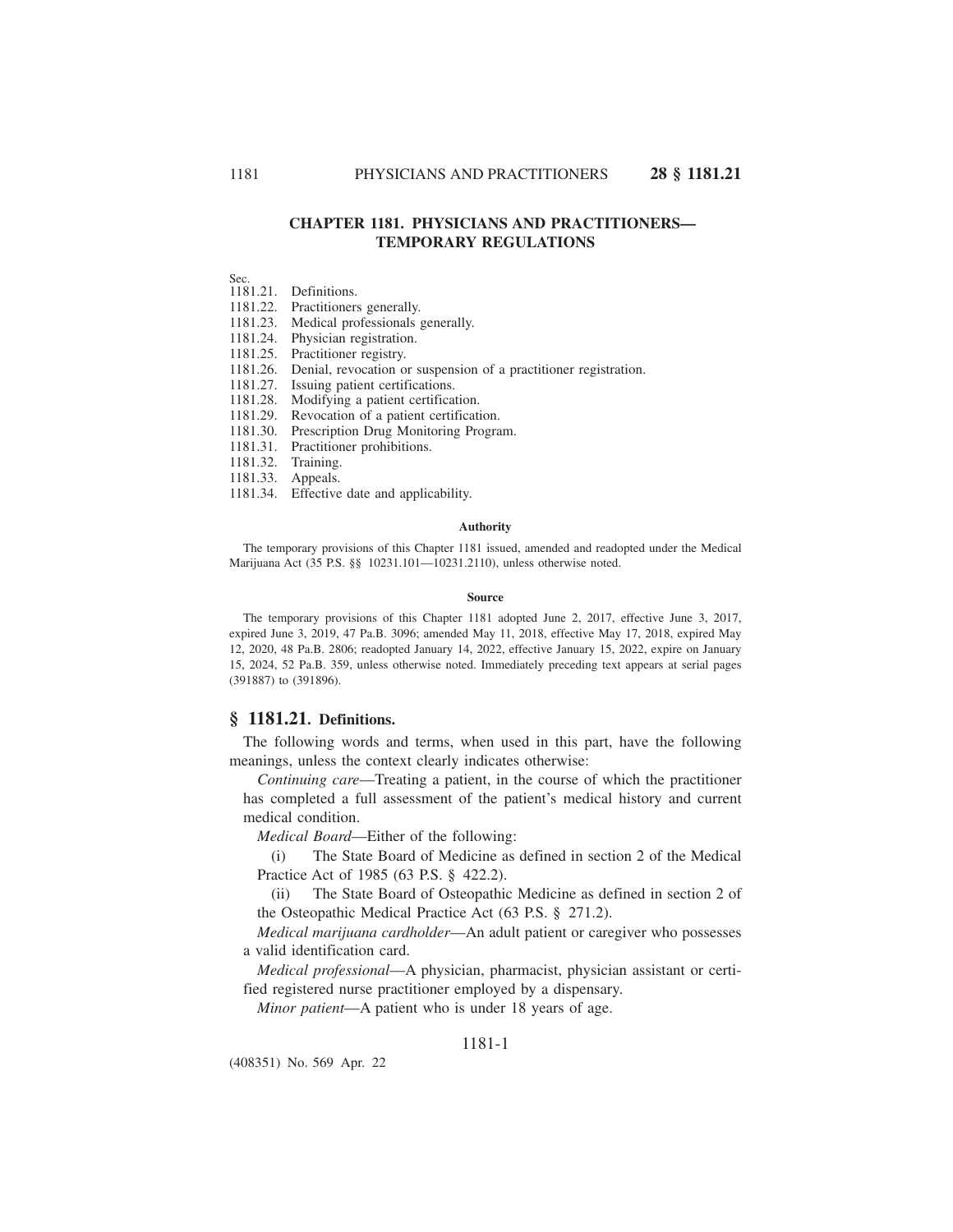*Patient certification*—The document issued by a practitioner under § 1181.27 (relating to issuing patient certifications) certifying that a patient has one or more serious medical conditions.

*Patient consultation*—A complete in-person examination of a patient and the patient's health care records at the time a patient certification is issued by a practitioner.

*Practitioner registry*—A list of practitioners established and maintained by the Department.

*Prescription Drug Monitoring Program*—The Achieving Better Care by Monitoring All Prescriptions Program (ABC-MAP) Act (35 P.S. §§ 872.1— 872.40).

*Professional disciplinary action*—A disciplinary proceeding taken by the applicable Medical Board against a physician that results in a corrective action or measure.

## **§ 1181.22. Practitioners generally.**

(a) The qualifications that a physician shall meet to be registered with the Department and approved as a practitioner are continuing qualifications.

(b) A physician may not issue a patient certification without being registered by the Department as a practitioner in accordance with § 1181.24 (relating to physician registration).

(c) A practitioner shall notify a dispensary by telephone of a patient's adverse reaction to medical marijuana products dispensed by that dispensary immediately upon becoming aware of the reaction.

(d) Under section  $1201(i)(5)(iv)$  of the act  $(35 \text{ P.S. } § 10231.1201(i)(5)(iv))$ , a practitioner may petition the Medical Marijuana Advisory Board (Board) for the Board to review on a continuing basis, and recommend to the Secretary for approval, that serious medical conditions be changed, reduced or added to those conditions for which medical marijuana is likely to provide therapeutic or palliative benefit to a patient. The Board will establish a procedure to effectuate this subsection.

### **§ 1181.23. Medical professionals generally.**

(a) The qualifications that a medical professional shall meet to be employed by a dispensary are continuing qualifications.

(b) A medical professional may not assume any duties at a dispensary until the training required under § 1181.32 (relating to training) and any other requirements for medical professionals under the act and this part are completed.

(c) A medical professional shall notify by telephone the practitioner listed on a patient certification of a patient's adverse reaction to medical marijuana products dispensed by that dispensary immediately upon becoming aware of the reaction.

1181-2

(408352) No. 569 Apr. 22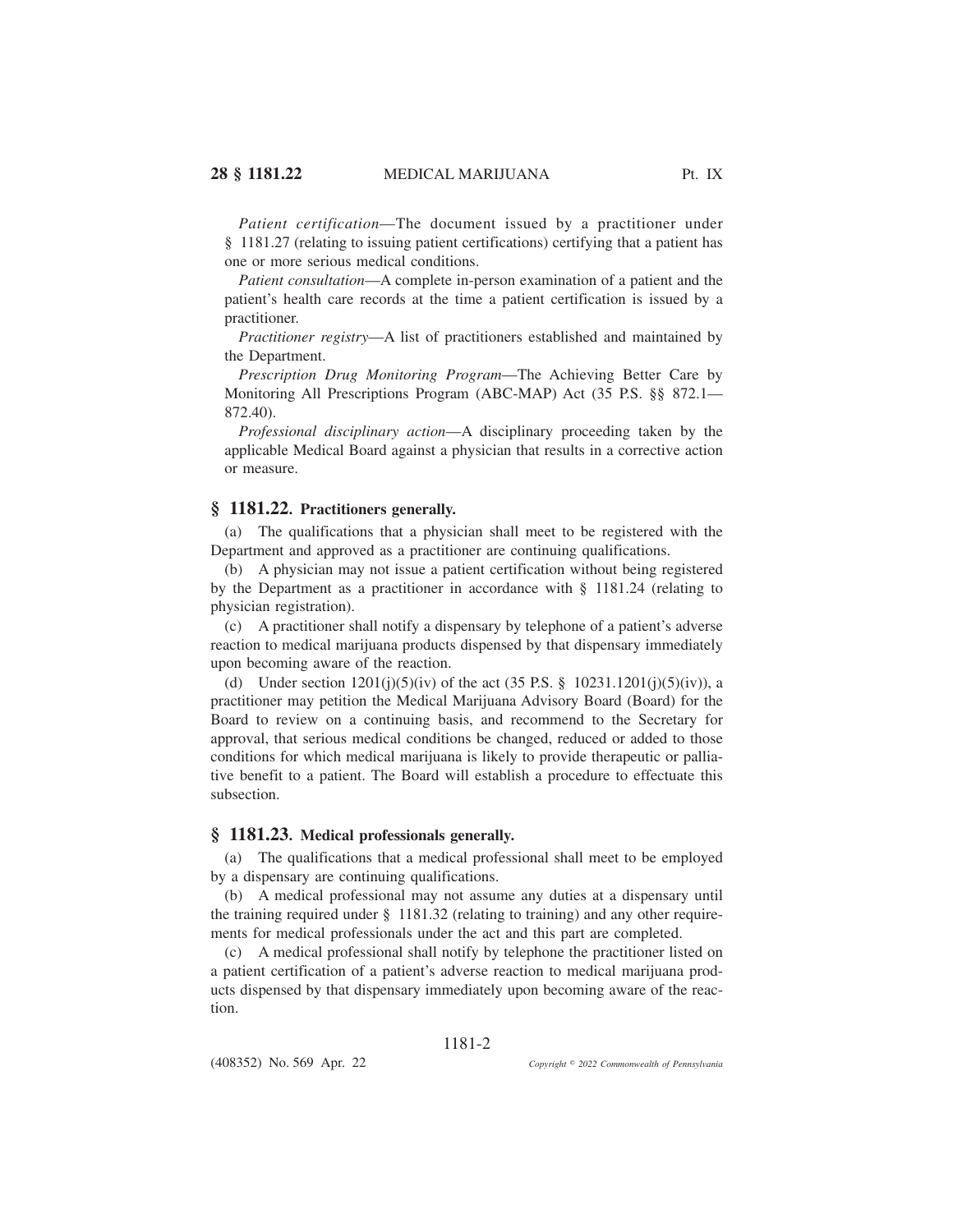## **§ 1181.24. Physician registration.**

(a) A physician may file an application for registration with the Department as a practitioner on a form prescribed by the Department if the physician meets both of the following qualifications:

(1) Has an active medical license in this Commonwealth in accordance with the Medical Practice Act of 1985 (63 P.S. §§ 422.1—422.51a) or the Osteopathic Medical Practice Act (63 P.S. §§ 271.1—271.18) applicable to the physician.

(2) Is qualified, as determined by the Department from information provided by the physician under subsection (b), to treat patients with one or more serious medical conditions.

(b) An application for registration must include, at a minimum, the following requirements:

(1) The physician's full name, business address, professional e-mail address, telephone numbers and, if the physician owns or is affiliated with a medical practice, the name of the medical practice.

(2) The physician's credentials, education, specialty, training and experience, and supporting documentation when available.

(3) The physician's medical license number.

(4) A certification by the physician that states:

(i) That the physician's Pennsylvania license to practice medicine is active and in good standing.

(ii) Whether the physician has been subject to any type of professional disciplinary action that would prevent the physician from carrying out the responsibilities under the act and this part, together with, if applicable, an explanation of the professional disciplinary action.

(iii) That the physician does not hold a direct or economic interest in a medical marijuana organization.

(5) A statement that a false statement made by a physician in an application for registration is punishable under the applicable provisions of 18 Pa.C.S. Chapter 49 (relating to falsification and intimidation).

(c) The Department may list a physician on the practitioner registry only after the physician has successfully completed the training course required under § 1181.32 (relating to training) and any other requirements for registration under the act and this part.

### **Cross References**

This section cited in 28 Pa. Code § 1181.22 (relating to practitioners generally); 28 Pa. Code § 1181.26 (relating to denial, revocation or suspension of a practitioner registration); and 28 Pa. Code § 1181.32 (relating to training).

### 1181-3

(391889) No. 525 Aug. 18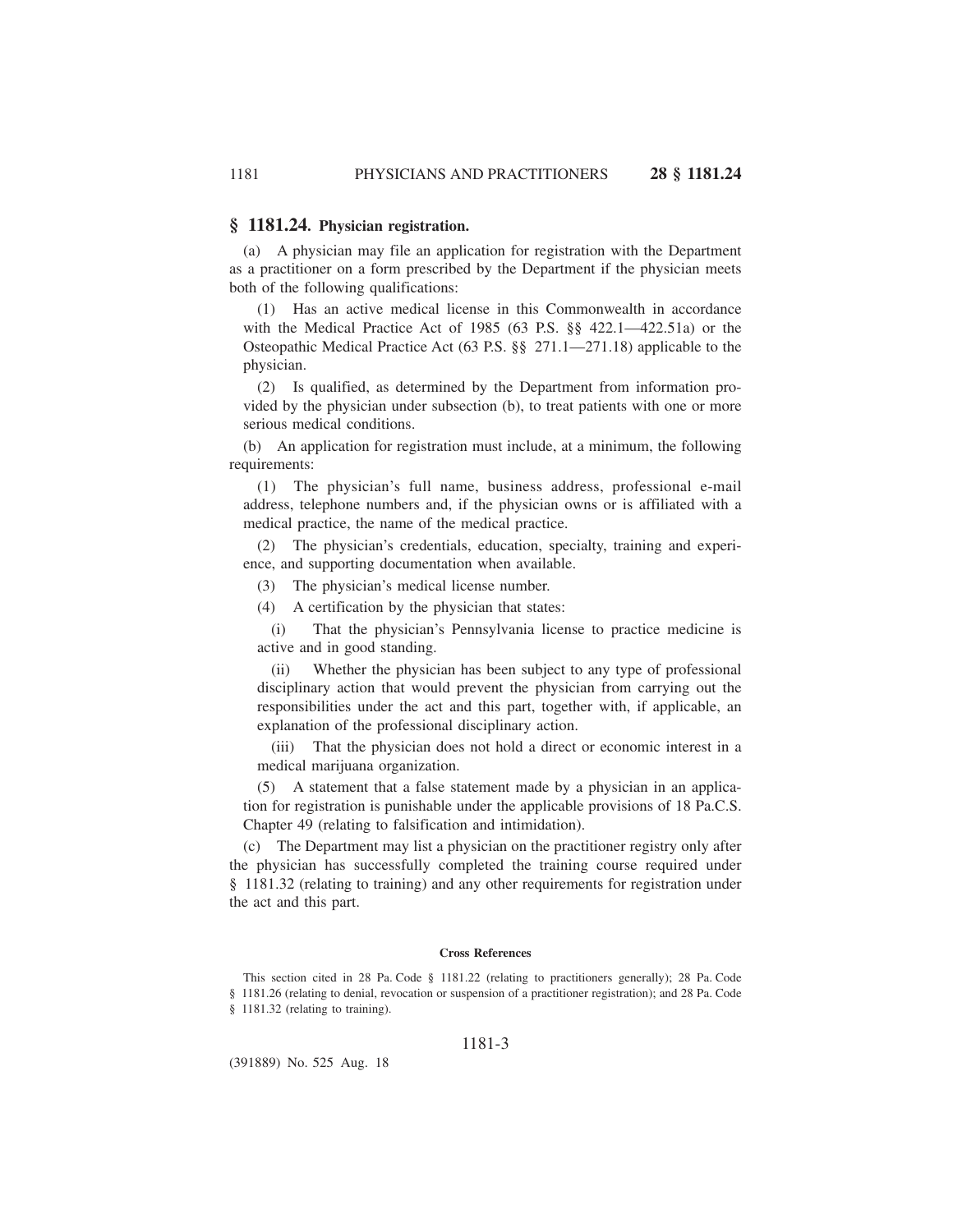## **§ 1181.25. Practitioner registry.**

(a) The Department will maintain a practitioner registry for use by a patient or caregiver registered by the Department.

(b) The practitioner registry will include only the practitioner's name, business address and medical credentials.

(c) The inclusion of a physician in the practitioner registry will be subject to annual review by the Department to determine if the physician's license is inactive, expired, suspended, revoked, limited or otherwise restricted by the applicable Medical Board, or if the physician has been subject to professional disciplinary action.

## **§ 1181.26. Denial, revocation or suspension of a practitioner registration.**

(a) A practitioner registration will be denied, revoked or suspended if the practitioner's medical license is inactive, expired, suspended, revoked, limited or otherwise restricted by the applicable Medical Board, or if the physician has been subject to professional disciplinary action, including an immediate temporary action.

(b) A practitioner registration may be denied, revoked or suspended if the practitioner has been the subject of professional disciplinary action, including an immediate temporary action.

(c) A physician who has been denied registration or whose practitioner registration has been revoked or suspended may reapply to the Department for inclusion in the practitioner registry in accordance with § 1181.24 (relating to physician registration) if the event that led to the physician's denial, revocation or suspension has been resolved and the physician's medical license is designated as active without limitation by the applicable Medical Board. The physician's application for registration under this subsection must include evidence of the resolution.

(d) A physician who has been denied registration or whose practitioner registration has been revoked or suspended may not do any of the following:

(1) Have electronic access to a patient certification.

(2) Issue or modify a patient certification.

(3) Provide a copy of an existing patient certification to any person, including a patient or a caregiver, except in accordance with applicable law.

(e) The Department may revoke or suspend the registration of a practitioner for any of the following:

(1) A violation of the act or this part.

(2) A violation of an order issued under the act or this part.

(3) A violation of a regulation promulgated under the act.

(4) For conduct or activity that would have disqualified the practitioner from receiving a registration.

## 1181-4

(391890) No. 525 Aug. 18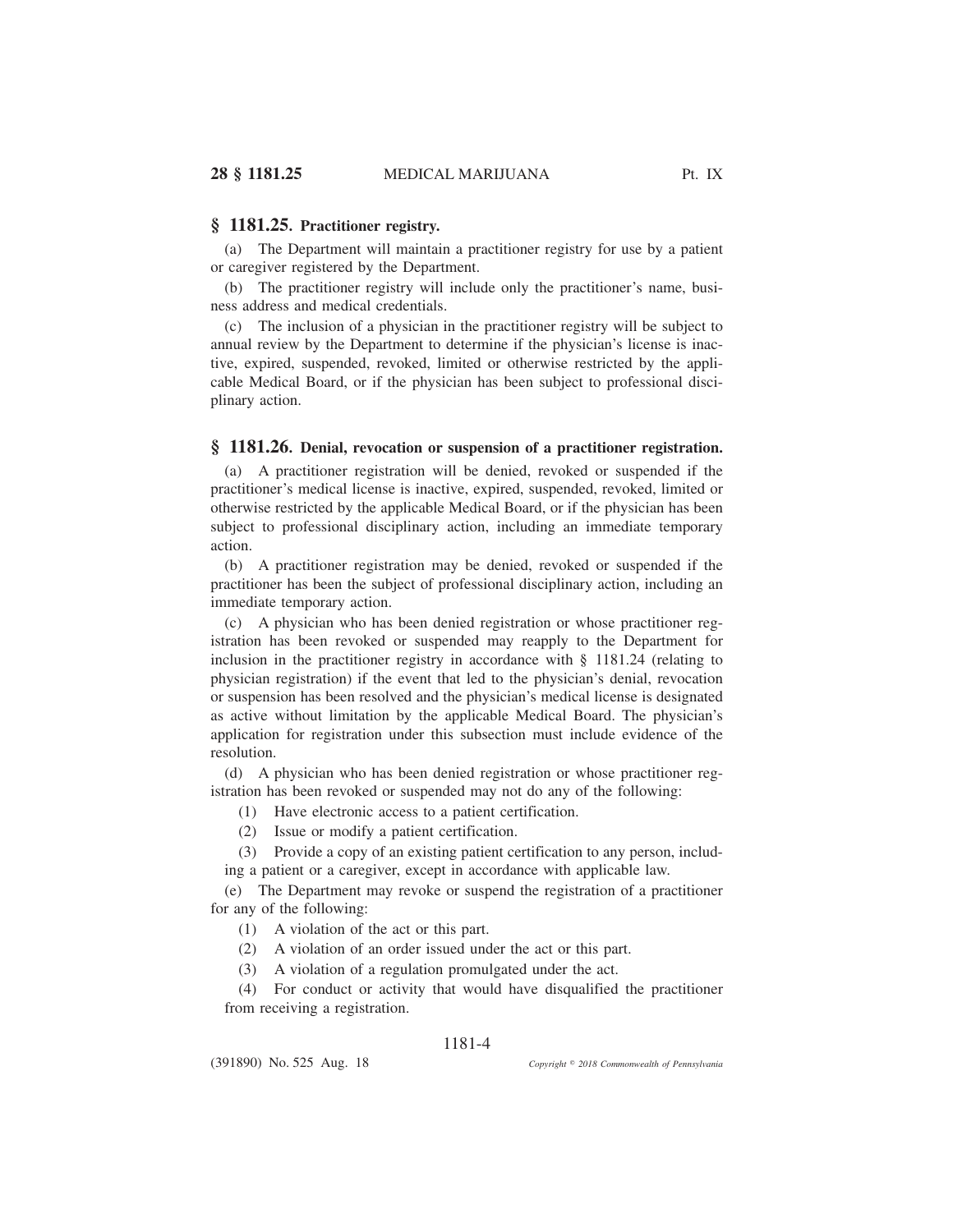(5) Pending the outcome of a hearing in a case which the practitioner's registration could be suspended or revoked.

#### **Cross References**

This section cited in 28 Pa. Code § 1191.30 (relating to revocation or suspension of identification card).

## **§ 1181.27. Issuing patient certifications.**

(a) A practitioner may issue a patient certification to a patient if the following conditions are met:

(1) The practitioner has determined, based upon a patient consultation and any other factor deemed relevant by the practitioner, that the patient has a serious medical condition and has included that condition in the patient's health care record.

(2) The practitioner has determined the patient is likely to receive therapeutic or palliative medical benefit from the use of medical marijuana based upon the practitioner's professional opinion and review of the following:

(i) The patient's prior medical history as documented in the patient's health care records if the records are available for review.

(ii) The patient's controlled substance history if the records are available in the Prescription Drug Monitoring Program.

(b) Notwithstanding subsection (a), the following requirements apply:

(1) A practitioner who is not board-eligible or board-certified in pediatrics or a pediatric specialty, neurology with special qualifications in child neurology, child and adolescent psychiatry, or adolescent medicine (whether through pediatrics, internal medicine or family practice) may not issue a patient certification to a minor patient.

(2) Paragraph (1) will be effective upon the registration of a sufficient number of eligible practitioners to ensure adequate access for minor patients needing services under the act and this part based on location, serious medical condition and number of patients, specialty, and number and availability of practitioners. The Department will publish a notice in the *Pennsylvania Bulletin* 1 month before paragraph (1) becomes effective, stating that a sufficient number of eligible practitioners have registered to effectuate this subsection.

(c) A patient certification that is issued by a practitioner must include, at a minimum, all of the following:

(1) The patient's name, home address, telephone number, date of birth and e-mail address, if available.

(2) The practitioner's name, business address, telephone numbers, professional e-mail address, medical license number, area of specialty, if any, and signature.

(3) The date of the patient consultation for which the patient certification is being issued.

(391891) No. 525 Aug. 18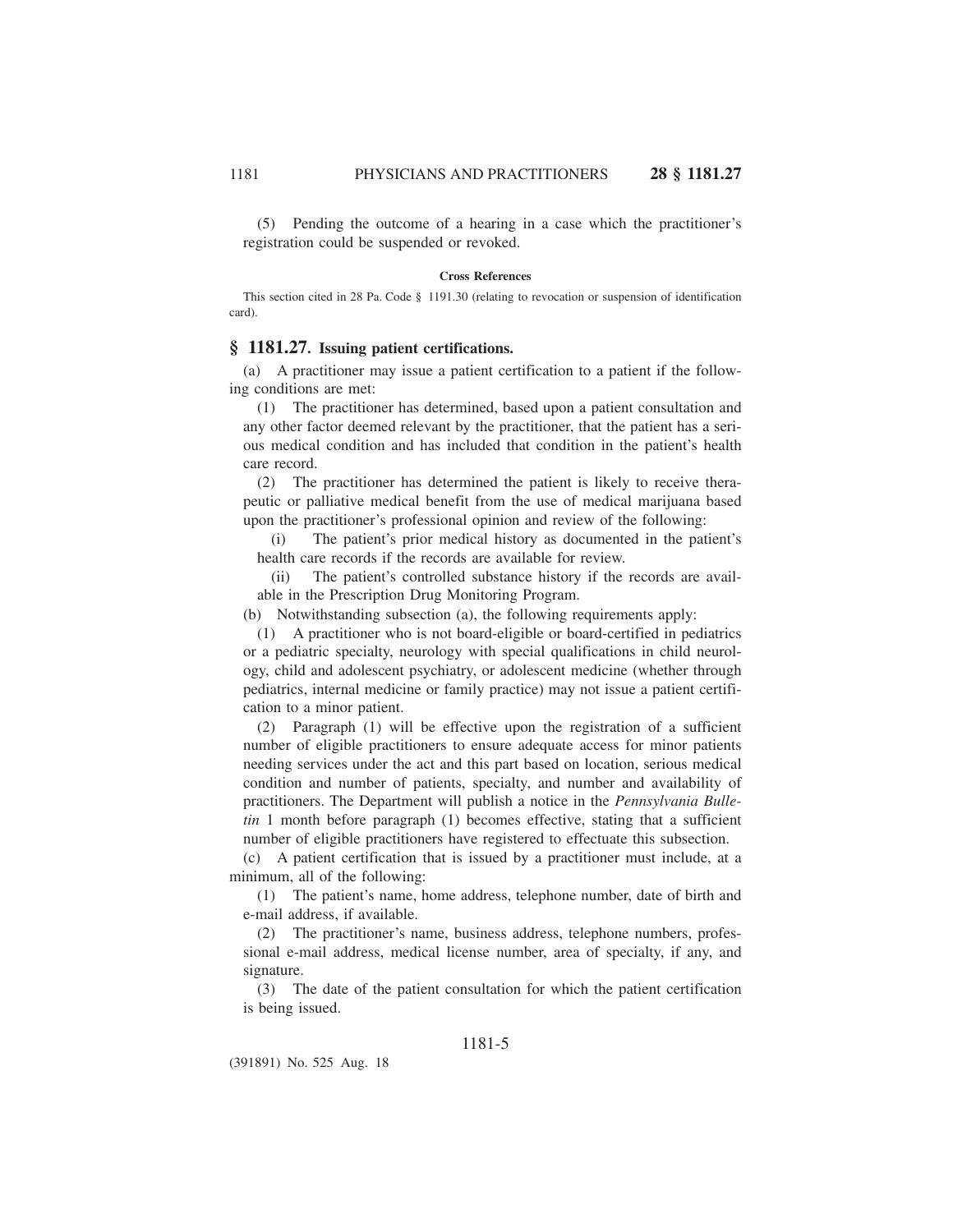(4) The patient's specific serious medical condition.

(5) A statement by the practitioner that the patient has a serious medical condition, and the patient is under the practitioner's continuing care for the condition.

(6) A statement as to the length of time, not to exceed 1 year, for which the practitioner believes the use of medical marijuana by the patient would be therapeutic or palliative.

(7) A statement by the practitioner that includes one of the following:

(i) The recommendations, requirements or limitations as to the form or dosage of medical marijuana product.

(ii) The recommendation that only a medical professional employed by the dispensary and working at the dispensary facility consult with the patient or the caregiver regarding the appropriate form and dosage of the medical marijuana product to be dispensed.

(8) A statement by the practitioner that the patient is terminally ill, if applicable.

(9) Any other information that the practitioner believes may be relevant to the patient's use of medical marijuana products.

(10) A statement that the patient is homebound or an inpatient during the time for which the patient certification is issued due to the patient's medical and physical condition and is unable to visit a dispensary to obtain medical marijuana products.

(11) A statement that the practitioner has explained the potential risks and benefits of the use of medical marijuana products to the patient and has documented in the patient's health care record that the explanation has been provided to the patient and informed consent has been obtained.

(12) A statement that a false statement made by the practitioner in the patient certification is punishable under the applicable provisions of 18 Pa.C.S. Chapter 49 (relating to falsification and intimidation).

(d) Upon completion of a patient certification, a practitioner shall:

(1) Provide a copy of the patient certification to the patient or the patient's caregiver, if the patient is a minor, and to an adult patient's caregiver if authorized by the patient.

(2) Provide the patient certification with the original signature to the Department, which may be submitted electronically.

(3) File a copy of the patient certification in the patient's health care record.

#### **Cross References**

This section cited in 28 Pa. Code § 1181.21 (relating to definitions); 28 Pa. Code § 1191.21 (relating to definitions); 28 Pa. Code § 1191.25 (relating to application for, and issuance or denial of, identification cards); and 28 Pa. Code § 1191.29 (relating to renewing an identification card).

#### 1181-6

(391892) No. 525 Aug. 18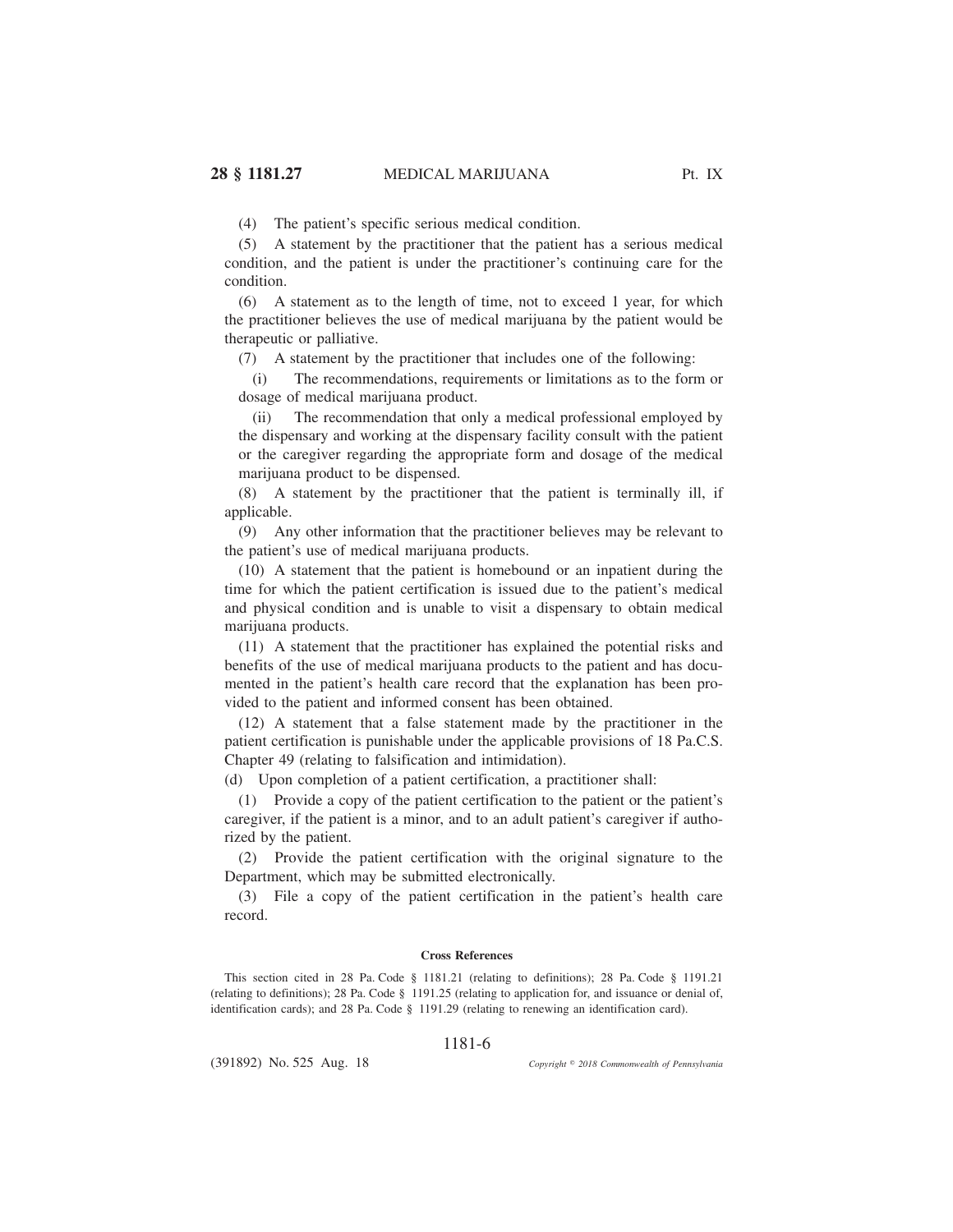### **§ 1181.28. Modifying a patient certification.**

(a) A practitioner may not modify the form of medical marijuana products on a patient certification for 30 days from the date the receipt is entered into the electronic tracking system by the dispensary unless the practitioner notifies the Department of the intent to modify the patient certification.

(b) After modifying a patient certification, a practitioner shall do the following:

(1) Provide a copy of the patient certification to the patient or the patient's caregiver, if the patient is a minor, and to an adult patient's caregiver if authorized by the patient.

(2) Provide the patient certification with the original signature to the Department, which may be submitted electronically.

(3) File a copy of the patient certification in the patient's health care record.

## **§ 1181.29. Revocation of a patient certification.**

(a) A practitioner shall immediately notify the Department in writing if the practitioner knows or has reason to know that any of the following events are true with respect to a patient for whom the practitioner issued a patient certification:

(1) The patient no longer has the serious medical condition for which the patient certification was issued.

(2) The use of medical marijuana products by the patient would no longer be therapeutic or palliative.

(3) The patient has died.

(b) The Department will revoke a patient certification upon receiving notification of the occurrence of an event listed in subsection (a).

(c) Notwithstanding subsection (a), a practitioner may withdraw the issuance of a patient certification at any time by notifying, in writing, both the patient and the Department.

(d) The Department will immediately notify a medical marijuana cardholder upon the revocation of a patient certification and the information shall be entered into the electronic tracking system.

#### **Cross References**

This section cited in 28 Pa. Code § 1191.24 (relating to medical marijuana cardholder responsibilities); 28 Pa. Code § 1191.30 (relating to revocation or suspension of identification card); and 28 Pa. Code § 1191.31 (relating to obtaining medical marijuana products from a dispensary).

## **§ 1181.30. Prescription Drug Monitoring Program.**

(a) A practitioner shall review the Prescription Drug Monitoring Program prior to issuing or modifying a patient certification to determine the controlled

1181-7

(391893) No. 525 Aug. 18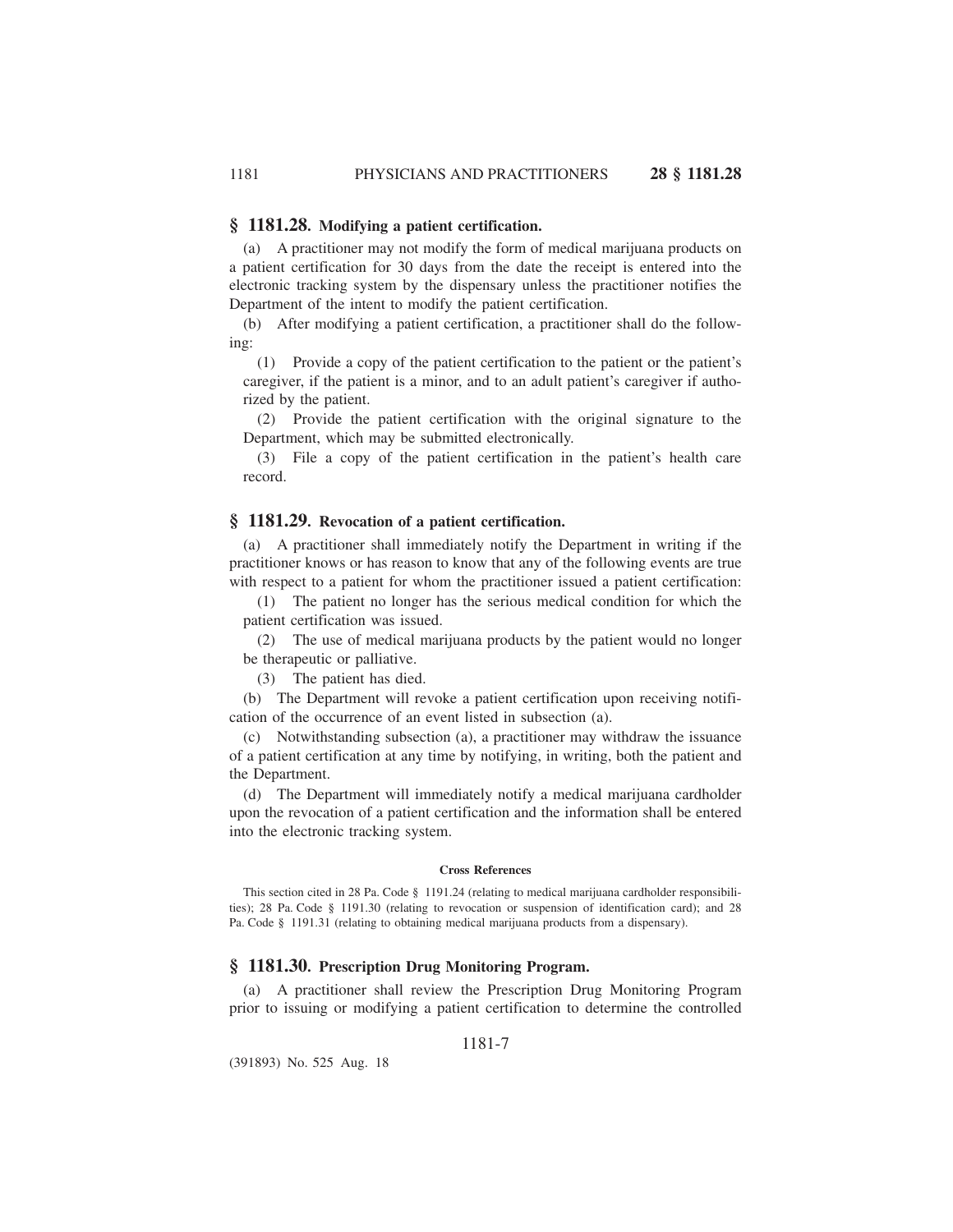substance history of the patient to determine whether the controlled substance history of the patient would impact the patient's use of medical marijuana products.

(b) A practitioner may access the Prescription Drug Monitoring Program to do any of the following:

(1) Determine whether a patient may be under treatment with a controlled substance by another physician or other person.

(2) Allow the practitioner to review the patient's controlled substance history as deemed necessary by the practitioner.

(3) Provide to the patient, or caregiver if authorized by the patient, a copy of the patient's controlled substance history.

## **§ 1181.31. Practitioner prohibitions.**

(a) A practitioner may not accept, solicit or offer any form of remuneration from or to any individual, prospective patient, patient, prospective caregiver, caregiver or medical marijuana organization, including an employee, financial backer or principal, to certify a patient, other than accepting a fee for service with respect to a patient consultation of the prospective patient to determine if the prospective patient should be issued a patient certification to use medical marijuana products.

(b) A practitioner may not hold a direct or economic interest in a medical marijuana organization.

(c) A practitioner may not advertise the practitioner's services as a practitioner who can certify a patient to receive medical marijuana products.

(d) A practitioner may not issue a patient certification for the practitioner's own use or for the use of a family or household member.

(e) A practitioner may not be a designated caregiver for a patient that has been issued a patient certification by that practitioner.

(f) A practitioner may not receive or provide medical marijuana product samples.

## **§ 1181.32. Training.**

(a) Within the time specified, the following individuals shall complete a 4-hour training course approved by the Department:

(1) A physician prior to being included in the practitioner registry under § 1181.24 (relating to physician registration).

(2) A medical professional prior to assuming any duties at a dispensary under § 1161.25 (relating to licensed medical professionals at facility).

(b) The requirements of the training course required under subsection (a) must include, at a minimum, all of the following:

(1) The provisions of the act and this part relevant to the responsibilities of a practitioner or medical professional.

### 1181-8

(391894) No. 525 Aug. 18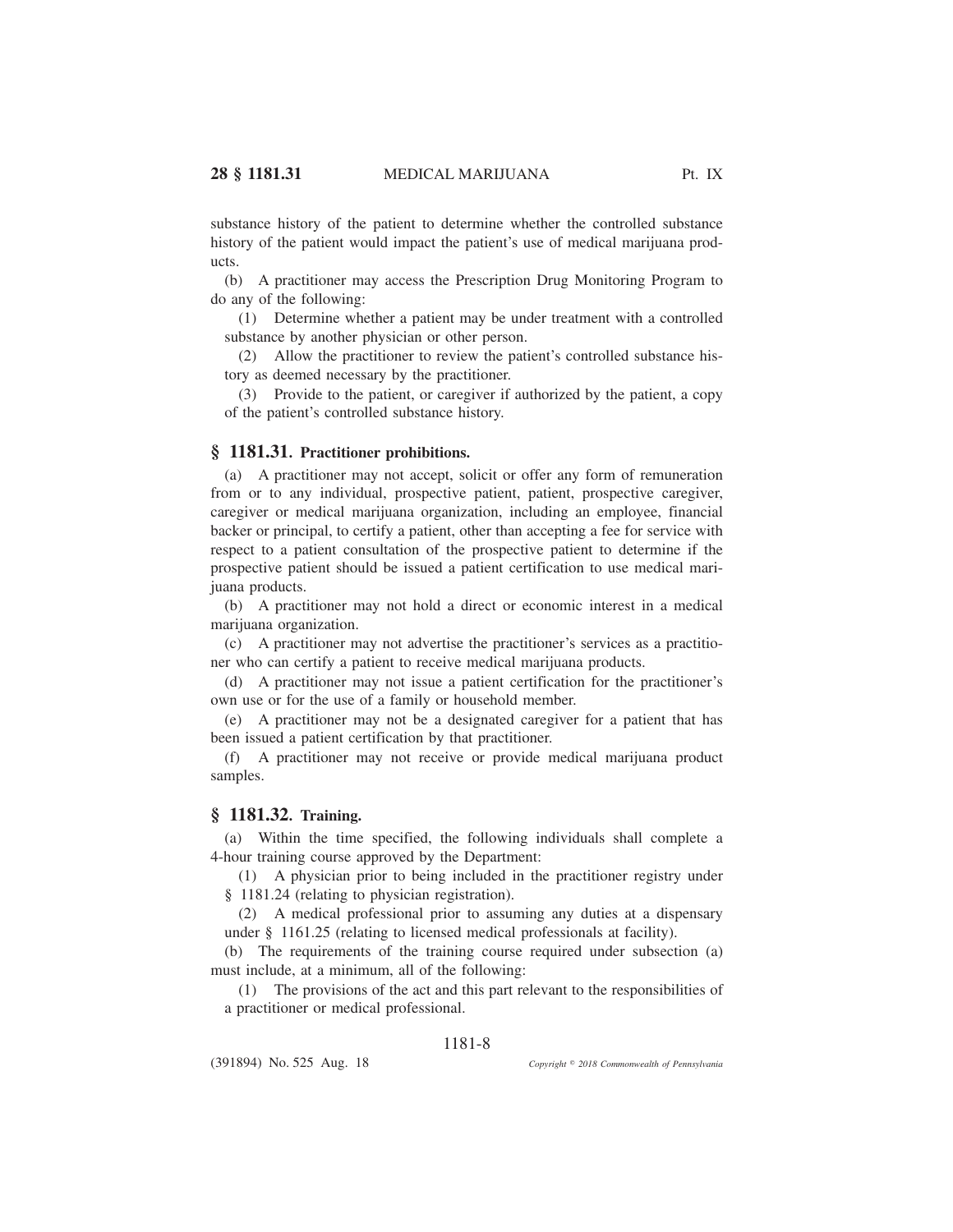(2) General information about medical marijuana under Federal and State law.

(3) The latest scientific research on the endocannabinoid system and medical marijuana, including the risks and benefits of medical marijuana.

(4) Recommendations for medical marijuana as it relates to the continuing care of a patient in the following areas:

(i) Pain management, including opioid use in conjunction with medical marijuana.

(ii) Risk management, including drug interactions, side effects and potential addiction from medical marijuana use.

(iii) Palliative care.

(iv) The misuse of opioids and medical marijuana.

(v) Recommendations for use of medical marijuana and obtaining informed consent from a patient.

(vi) Any other area determined by the Department.

(5) Use of the Prescription Drug Monitoring Program.

(6) Best practices for recommending the form and dosage of medical marijuana products based on the patient's serious medical condition and the practitioner's or medical professional's medical specialty and training.

(c) Successful completion of the course required under subsection (a) shall be approved as continuing education credits as determined by:

(1) The State Board of Medicine and the State Board of Osteopathic Medicine.

(2) The State Board of Pharmacy.

(3) The State Board of Nursing.

(d) The individuals listed in subsection (a) shall submit documentation of the completion of the 4-hour training course to the Department.

(e) The Department will maintain on its publicly-accessible web site a list of approved training providers that offer the 4-hour training course.

#### **Cross References**

This section cited in 28 Pa. Code § 1181.23 (relating to medical professionals generally); and 28 Pa. Code § 1181.24 (relating to physician registration).

## **§ 1181.33. Appeals.**

Chapter 5, Subchapter A of 2 Pa.C.S. (relating to practice and procedure of Commonwealth agencies) and the accompanying regulations, as modified by Chapter 1230 (relating to practice and procedure—temporary regulations), apply to all actions of the Department under this chapter constituting an adjudication as defined in 2 Pa.C.S. § 101 (relating to definitions).

#### **Source**

The temporary provisions of this § 1181.33 adopted May 11, 2018, effective May 17, 2018, expire on May 12, 2020, 48 Pa.B. 2806.

### 1181-9

(391895) No. 525 Aug. 18